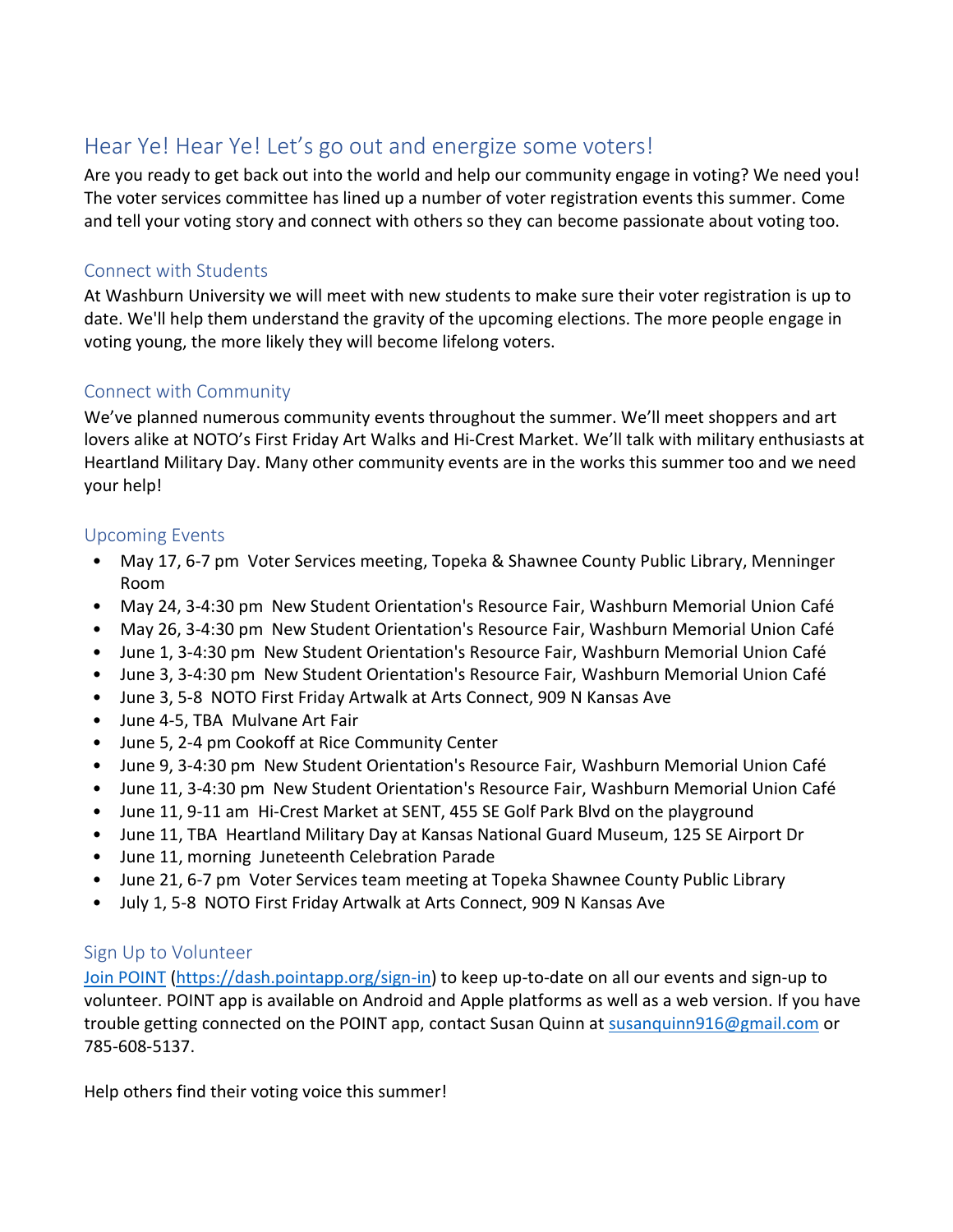## The Fine Print

Looking for more information about *exactly* what we do at these voter outreach events?

### What we specifically do at these events:

*Connect*

- Talk to people about why voting is important to our community and how their involvement in the voting process is vital to a healthy community
- Connect with others by telling your personal voting journey, but throughout the conversation, stay as neutral and non-partisan as possible

#### *Ask about Voter Registration*

- Specifically, ask them if they are registered to vote
	- $\circ$  If they are registered, ask if their address or name changed, which requires a new voter registration
- Show them how to look up their voter registration and voting history online at KSVotes.org or VoterView via myvoteinfo.voteks.org/voterview

#### *Give information*

- Give them information about upcoming dates for the election cycles
	- o Many times we'll have wallet cards or bookmarks with the dates
- Remind them about the steps in the voting process, like:
	- o Bringing their ID
	- $\circ$  Their voting rights if they arrive at the polls before closing, but haven't made it through the line yet
	- o Mail-in ballot specifics
		- Post-mark date deadlines
		- No extraneous markings other than vote selection on ballot
		- **Envelope signature requirements**
		- Use the envelope provided with their name on it
		- Placing their ballot, and only their ballot, in their envelope

#### *Answer questions*

- Answer any questions about the voting process or policy questions on upcoming elections
- If they have questions about candidates, we suggest ways to find out more information including:
	- o Attend candidate or policy forums
		- Prior to the primary and general elections multiple organizations host candidate forums open to everyone
	- o Research candidates or policies online
		- Candidates post their positions on their websites
		- Vote411.org is a non-partisan website by LWV
		- Openstages.org gives you information about how elected officials vote
		- Often newspapers and groups interview candidates and post their answers online and in the newspaper